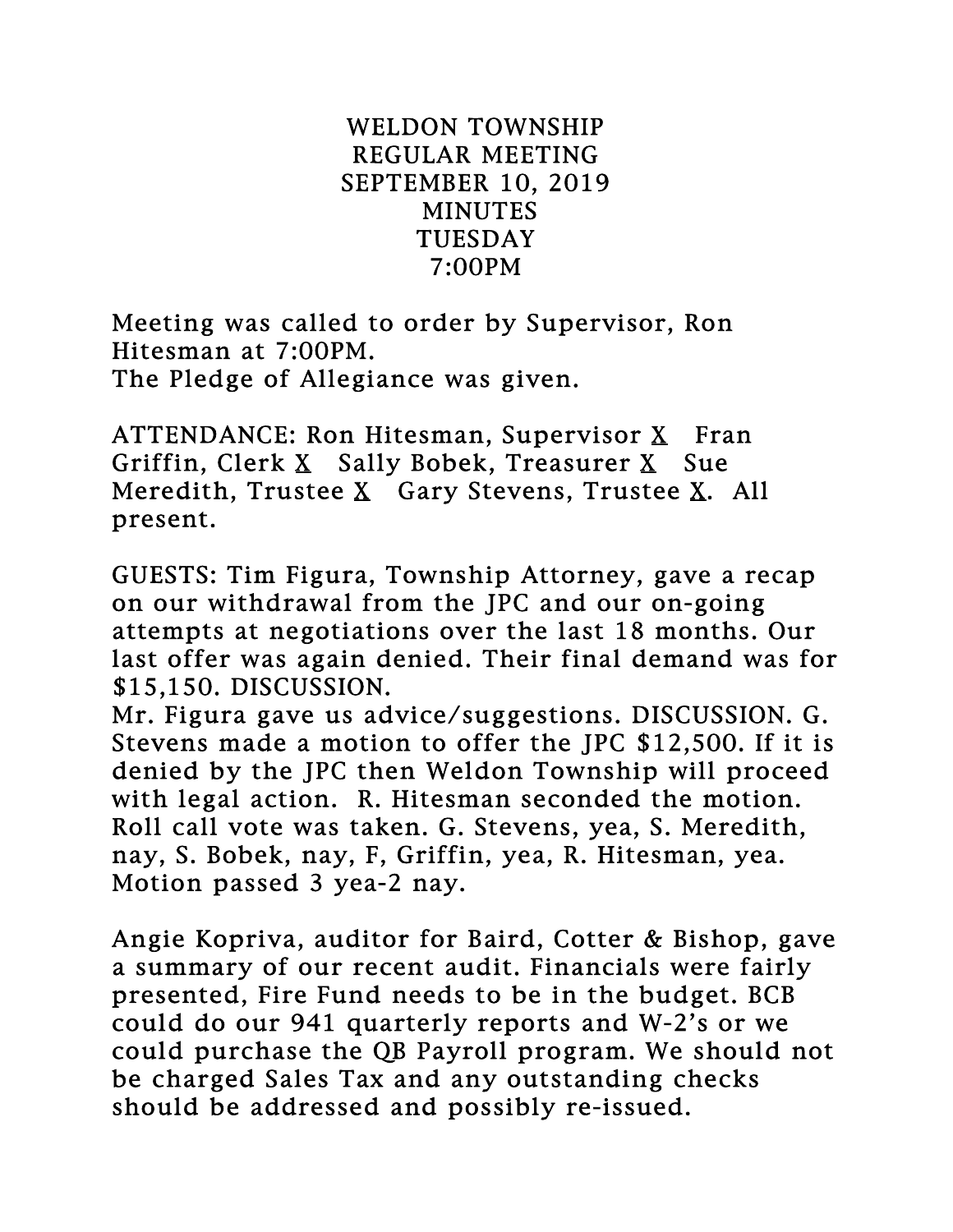Tim Ketelhut, TeamLife, gave us a demonstration on the use of the AED.

CHANGES/APPROVAL OF AGENDA: S. Bobek asked to have the garden shed put on the agenda under Unfinished Business. S. Bobek made the motion to approve the Agenda with the change. S. Meredith seconded. All ayes. Motion passed.

MINUTES OF THE AUGUST 13, 2019 BOARD MEETING: R. Hitesman made the motion to approve the minutes of the August 13, 2019 meeting. G. Stevens seconded. All ayes. Motion passed.

TREASURER'S REPORT: F. Griffin made the motion to approve the Treasurer's Report as presented. S. Meredith seconded. All ayes. Motion passed.

GUEST/PUBLIC INPUT: Craig Meredith presented the Road Commission report on their 2019 Distribution for Gary Sauer. R. Hitesman discussed possible uses of Weldon's share (\$18,000) on the Haze Rd bridge area and maybe look into grants. DISCUSSION.

## REPORTS:

ZONING ADMINISTRATOR: C. Meredith gave his report and recently gave out two LUP's. One to Marty Lonn and another(?).

DAY USE PARK: C. Meredith mentioned that wood chips were put where the dumpster was to be located for easy access for pick up. Chips were also put where the milkweeds were growing. DISCUSSION. R. Hitesman said an invasive species specialist will analyze that area.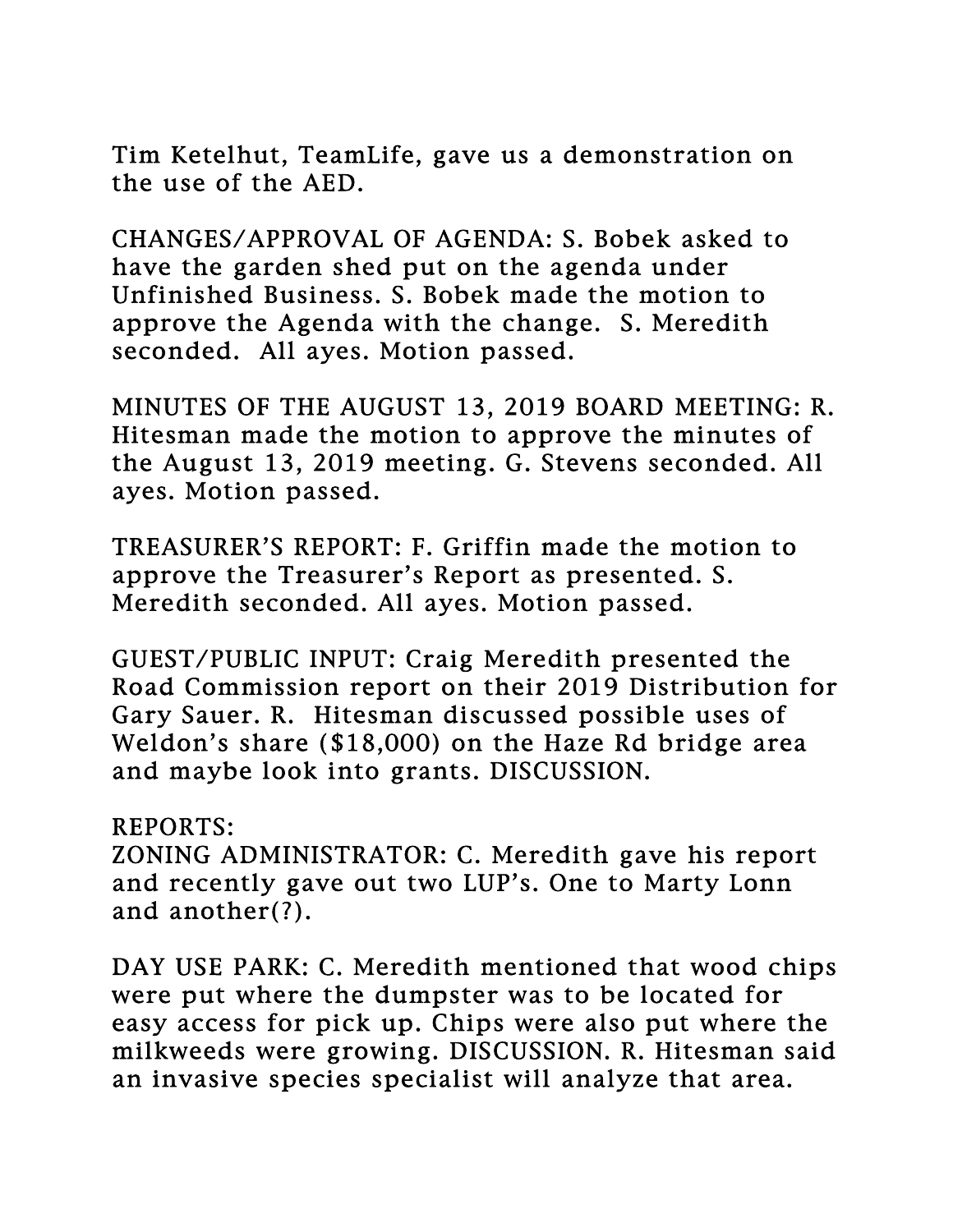GREENSPACE GRANT UPDATE: R. Hitesman said they have had many compliments on the appearance of the walkway. There will be a ceremony on September 22nd at 1:00PM at the Day Use Park.

R. Hitesman made the motion to adopt a resolution (#091019) Weldon Township Health Resolution-to accomplish goals and objectives of the Building Healthy Communities (BHC)Grant for implementing greenspace improvements that promote physical activity. S. Bobek seconded the motion. All ayes. Motion passed.

PLANNING COMMISSION: No report. September meeting cancelled.

NUISANCE ABATEMENT REPORT: G. Stevens has a letter to the owner of the old Lopez house the he will send to find out their plans for the old house.

LIQUOR INSPECTION REPORT: R. Hitesman has filed Liquor Inspection reports with the Clerk for Crystal Mountain and Mountain View. No issues to report.

BUDGET REPORT: F. Griffin, Clerk, reported that five lines that are over budget and should be corrected. Roads and Parks are an issue. G. Stevens made a motion to approve the budget report, R. Hitesman seconded. All ayes.

SUPERVISOR'S COMMENTS: Jed Maker, Betsie Valley Trails, has asked for a letter of support from Weldon Township to make the Trail a Pure Michigan Trail. R. Hitesman said he would send that letter of support.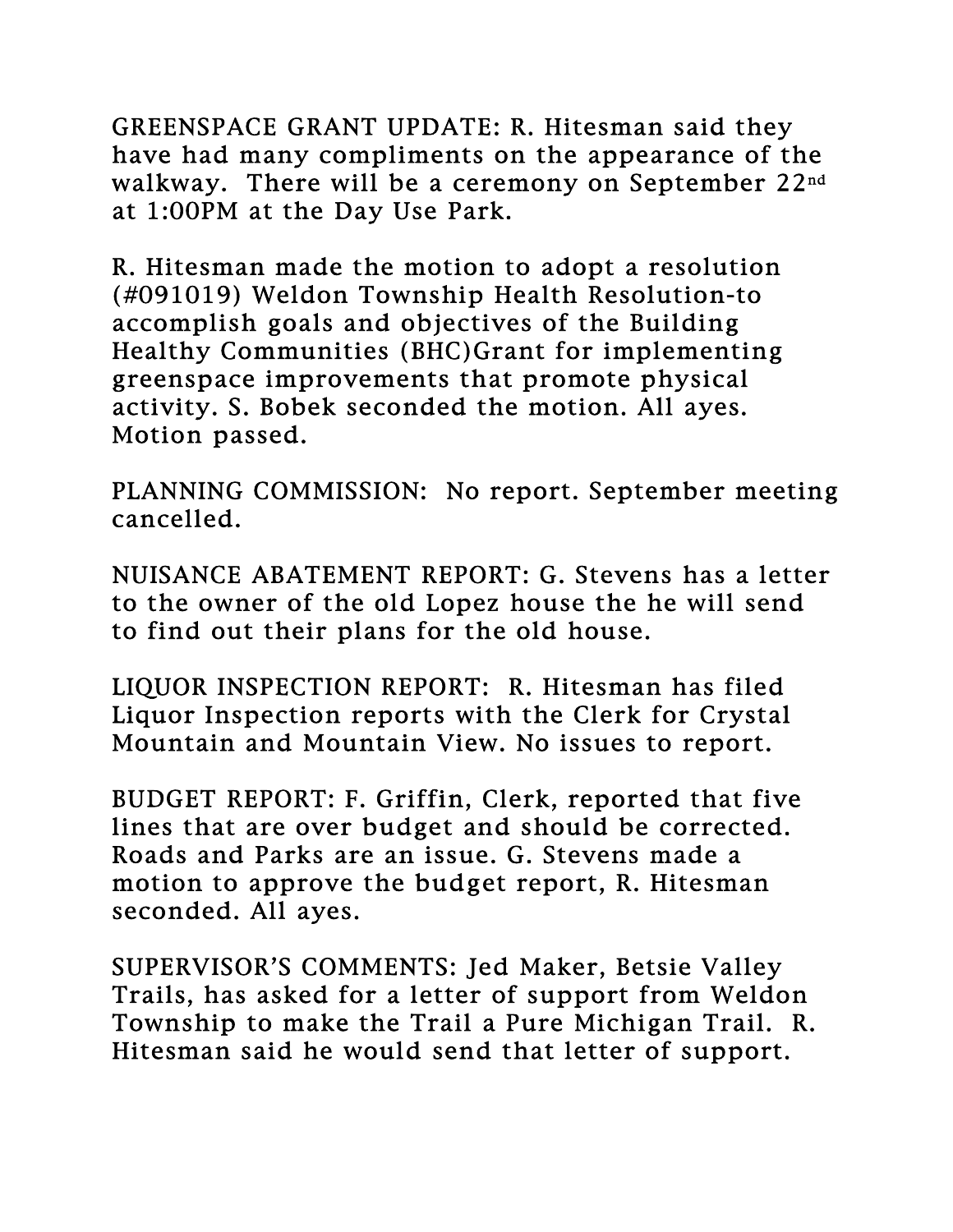CLERK COMMENTS: F. Griffin reminded the Board that Fall Cleanup is Saturday, Sept 21st from 9am-1pm. The E Pollbook that is used in elections is outdated and cannot accept Windows 10 that is required for elections. Clerk asked the Board to approve her purchase of a new laptop that meets the requirements set by the BOE. Price range from \$600-\$900. G. Stevens made the motion to allow the Clerk to purchase a new laptop for elections. S. Bobek seconded. Roll call taken, G. Stevens yea, S. Meredith yea, S. Bobek yea, F. Griffin yea, R. Hitesman yea. All yeas. Motion passed. Clerk read the notice from the Village of Benzonia stating they are reviewing their Master Plan. Clerk also stated that we received a credit of \$118.27 for the first brining from the Benzie County Road Commission. Clerk let everyone know that the MTA On The Road at Crystal Mountain will be on October 1st . Board should let Clerk know before 9/17 so we can register for the early bird rate (\$116 each). Clerk told Board there was a ceiling leak last week in her office. R. Hitesman had Rick DaMore come in and repair. A couple days later a little water was in the pail. R. Hitesman will contact Rick again regarding the light fixture hanging in the meeting room and also have him check the ceiling behind the door in the furnace room. Should be replaced.

ASSESSOR REPORT: Casey Guthrie met with the Supervisor and the Treasurer to discuss an issue with the taxable and assessment value differences. He is investigating why.

UNFINISHED BUSINESS: Master Plan—Clerk read through the Master Plan and pointed out a couple of things she thought interesting and also a number of errors in grammar and spelling. Board requested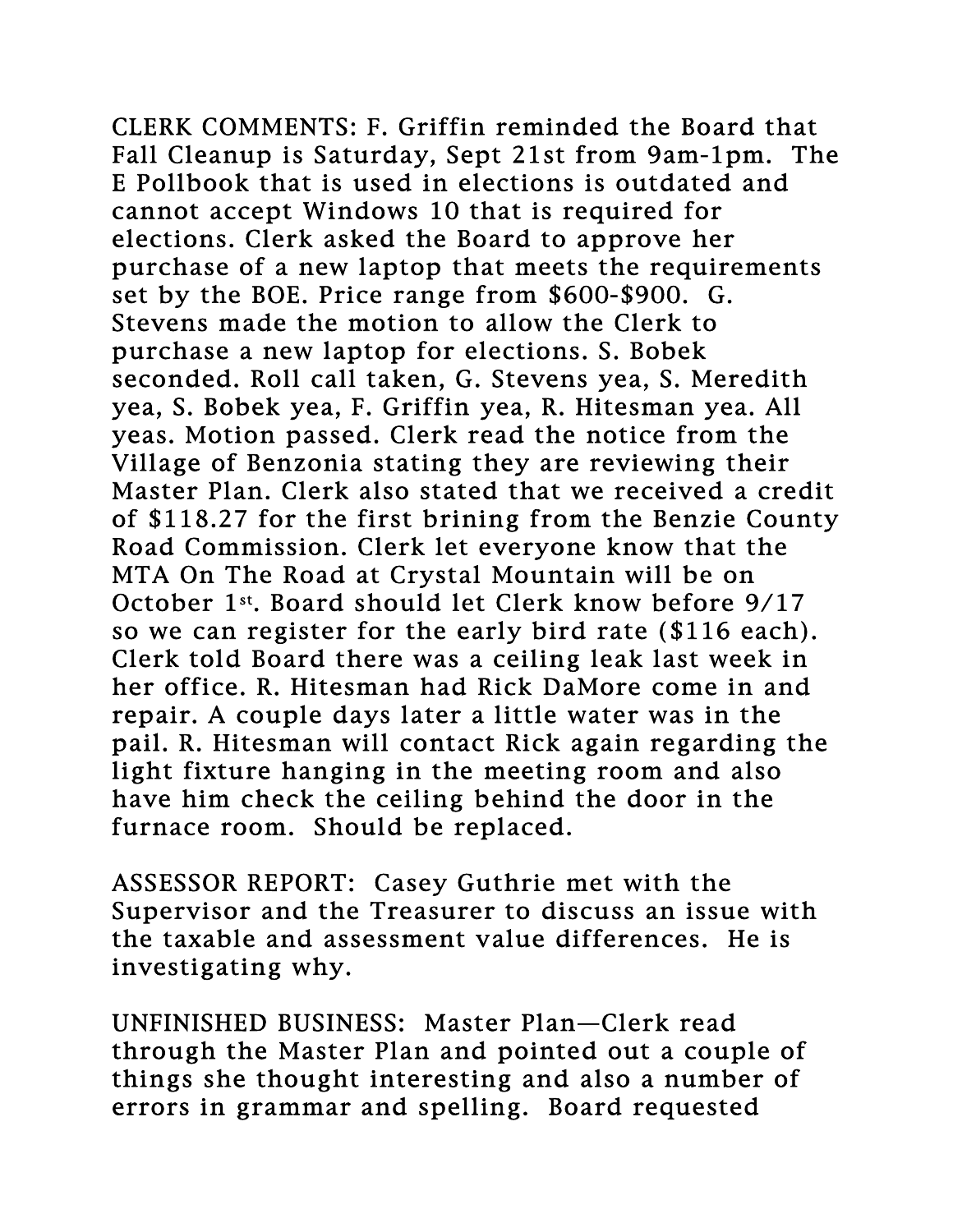copies of the issues the Clerk found. Tabled the vote until our October 8th meeting.

AA Group voted to continue meeting here at the Hall 9:30-11:00am on Saturdays. R. Hitesman stated they'd pay us \$150 every six months for use of the hall. R. Hitesman will ask them to take their used coffee cups, water bottles, etc. with them since we don't have a cleaning person every week.

At our request, Tim Windrim from the Village gave the Clerk a rundown of what the cost was to work on the water system during the outside landscaping. Cost to the Village was \$737.22. DISCUSSION. Tabled until next month.

S. Bobek asked that the subject of the garden shed be tabled until next month. Carrie Aldrich was going to speak on this.

NEW BUSINESS:

F. Griffin stated there was an issue with the wages paid to the BOR members. In checking further, the Budget sheet did not reflect what the Board thought was voted on at the March 2019 meeting. F. Griffin made the motion to correct the pay as follows: Election Chair \$20/hr Election Workers \$15/hr Deputy Clerk \$15/hr Deputy Treasurer \$15/hr BOR Chairman \$20/hr BOR Members \$15/hr R. Hitesman seconded the motion. Roll Call vote taken: G. Stevens, yea, S. Meredith, yea, S. Bobek, yea, F. Griffin, yea, R. Hitesman, yea. All ayes. Motion passed.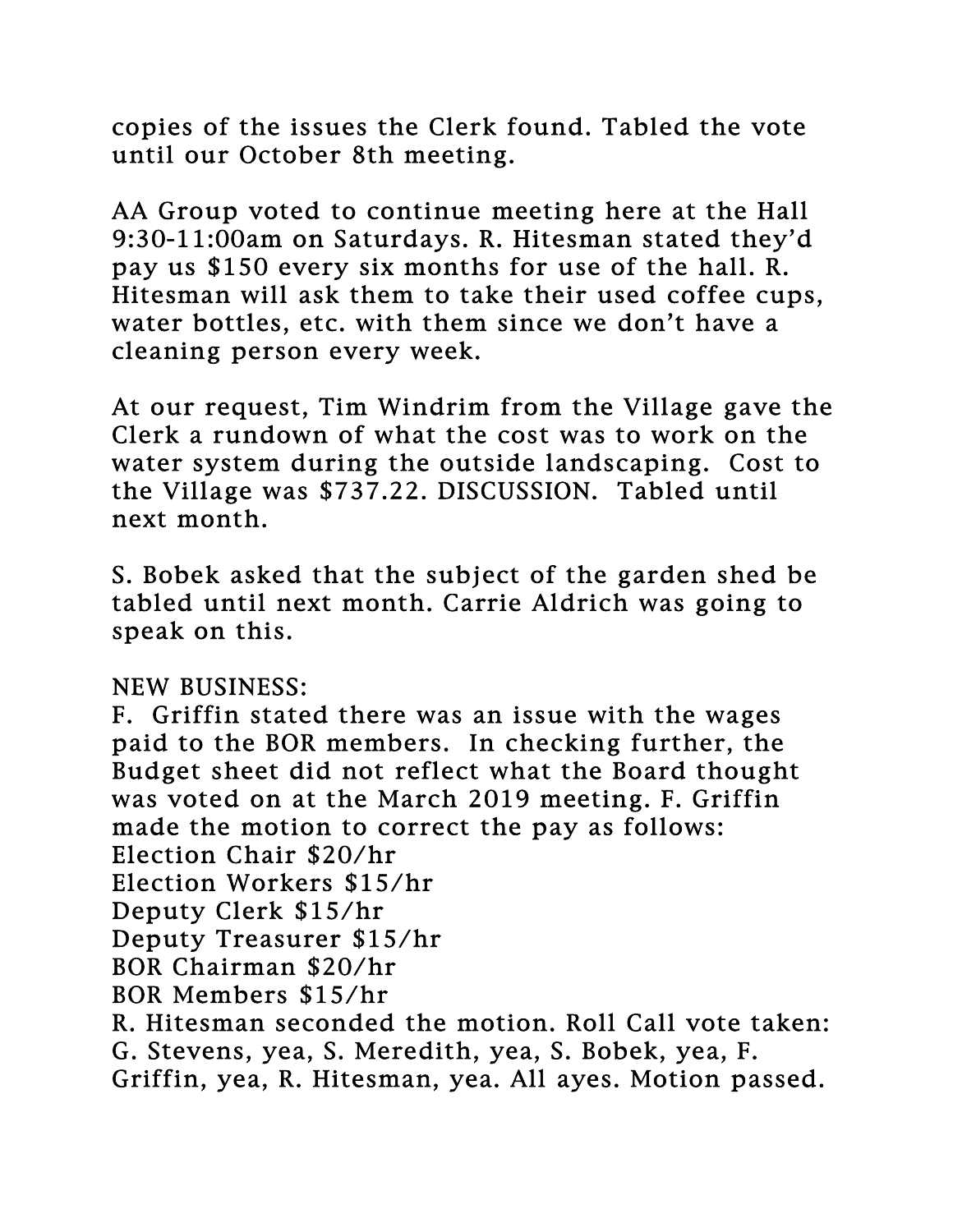S. Bobek would like to have permission to purchase ice cream sandwiches for the Block Party here in town on September 28th. R. Hitesman made the motion to allow it. G. Stevens seconded. Roll call vote taken. G. Stevens, yea, S. Meredith, yea, S. Bobek, yea, F. griffin, yea, R. Hitesman yea. All yeas. Motion passed.

BILLS:

 David Kane, Monthly Website Maintenance 60.00 Craig Meredith, ZA 166.67 Craig Meredith, mowing 125.00 Craig Meredith-DUP 150.00 Craig Meredith-reimburse postage 7.00 Julie Lonn, Town Hall Cleaning 50.00 Nuisance Officer – Gary Stevens 200.00 Cemetery Maint – Gary Stevens 150.00 AFLAC 240.41 VISA 694.25 AcenTek 183.80 The Pioneer Group 124.40 US Postal Service (annual box #548 rent) 54.00 MTA-Books p/u by Sue at conference 100.50 Planning & Zoning News 300.00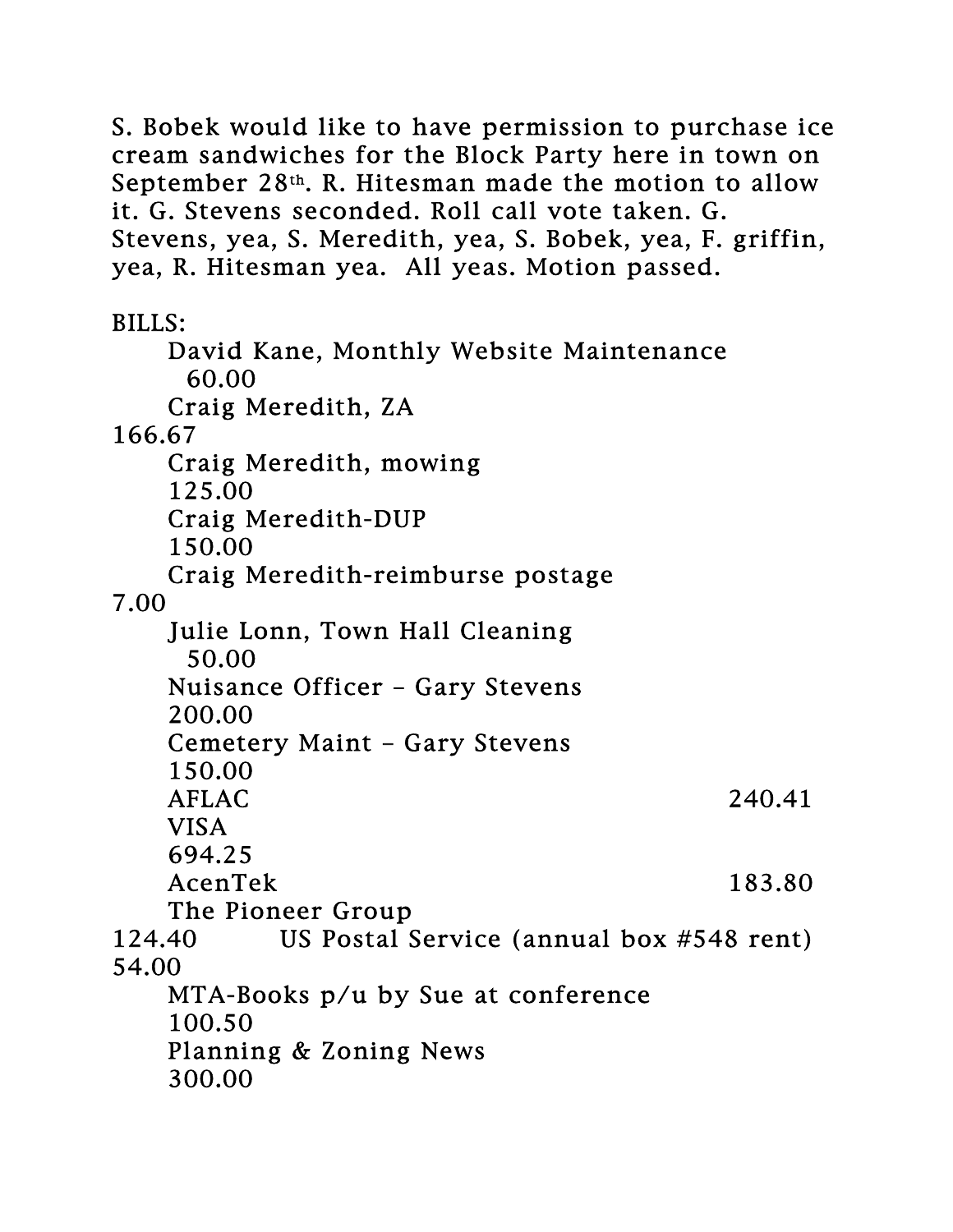Benzie County Treasurer-charge backs 44.14 Bayside Printing (Master Plan Books) 241.50 Image 360 (Township Hall Sign) 577.14 Cherryland Electric 59.72 Figura Law Office, legal fee 434.00 Sally Bobek – reimburse for Dep Slips Gen Chk 28.08 Figura Law-August bill 70.00 Image 360-DU Park Sign and Kiosks 2917.14 Casey Guthrie-Assessor (check issued last month) 1409.83 Township Board Salaries 3075.00 TOTAL S 11462.58 G. Stevens made the motion to pay the bills. S. Meredith seconded. Clerk requested that the check to Image 360 for \$2917.14 be held until items have been installed. All ayes. Motion passed. CORRESPONDENCE: BVDL Budget minutes Networks NW eNEWS-August BCRC Aug 2019 minutes Networks NW-Fall Asset Mgmt Summit

PUBLIC COMMENT: Comment-none